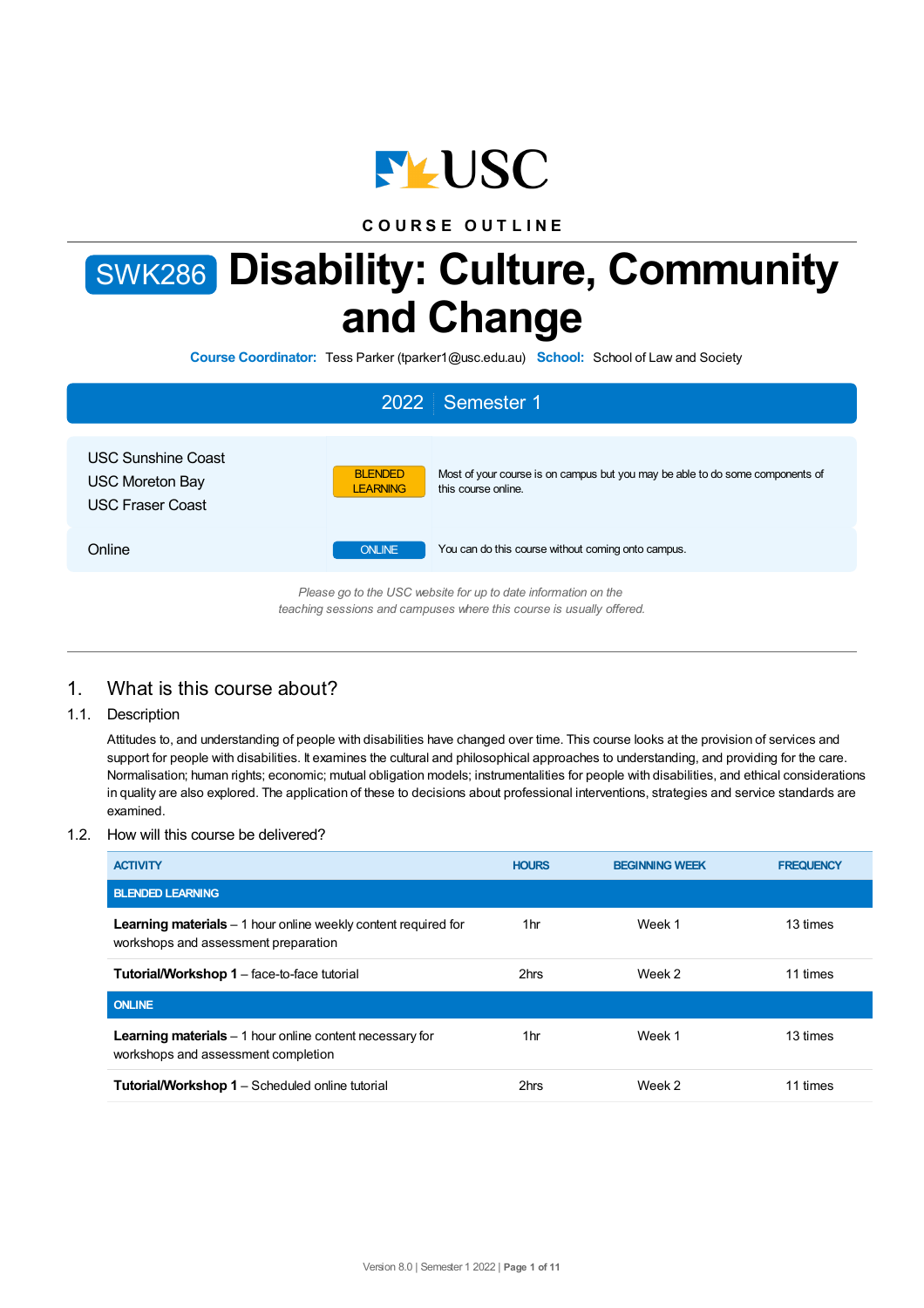#### 1.3. Course Topics

What is Disability? Models of Disability Society, Culture and Disability Disablism and Ableism Portrayal of Disability in the Media Legislation, Human rights and NDIS Disability, Embodiment and Ableism Disability and Family Carers Mitigating Disability Women and Disability Disability and Education Our roles in changing attitudes and practice

## 2. What level is this course?

#### 200 Level (Developing)

Building on and expanding the scope of introductory knowledge and skills, developing breadth or depth and applying knowledge and skills in a new context. May require pre-requisites where discipline specific introductory knowledge or skills is necessary. Normally, undertaken in the second or third full-time year of an undergraduate programs.

## 3. What is the unit value of this course?

12 units

## 4. How does this course contribute to my learning?

| <b>COURSE LEARNING OUTCOMES</b>                                   | <b>GRADUATE QUALITIES MAPPING</b>                                      | <b>PROFESSIONAL STANDARD MAPPING</b>            |
|-------------------------------------------------------------------|------------------------------------------------------------------------|-------------------------------------------------|
| On successful completion of this course, you<br>should be able to | Completing these tasks successfully will<br>contribute to you becoming | <b>Australian Association of Social Workers</b> |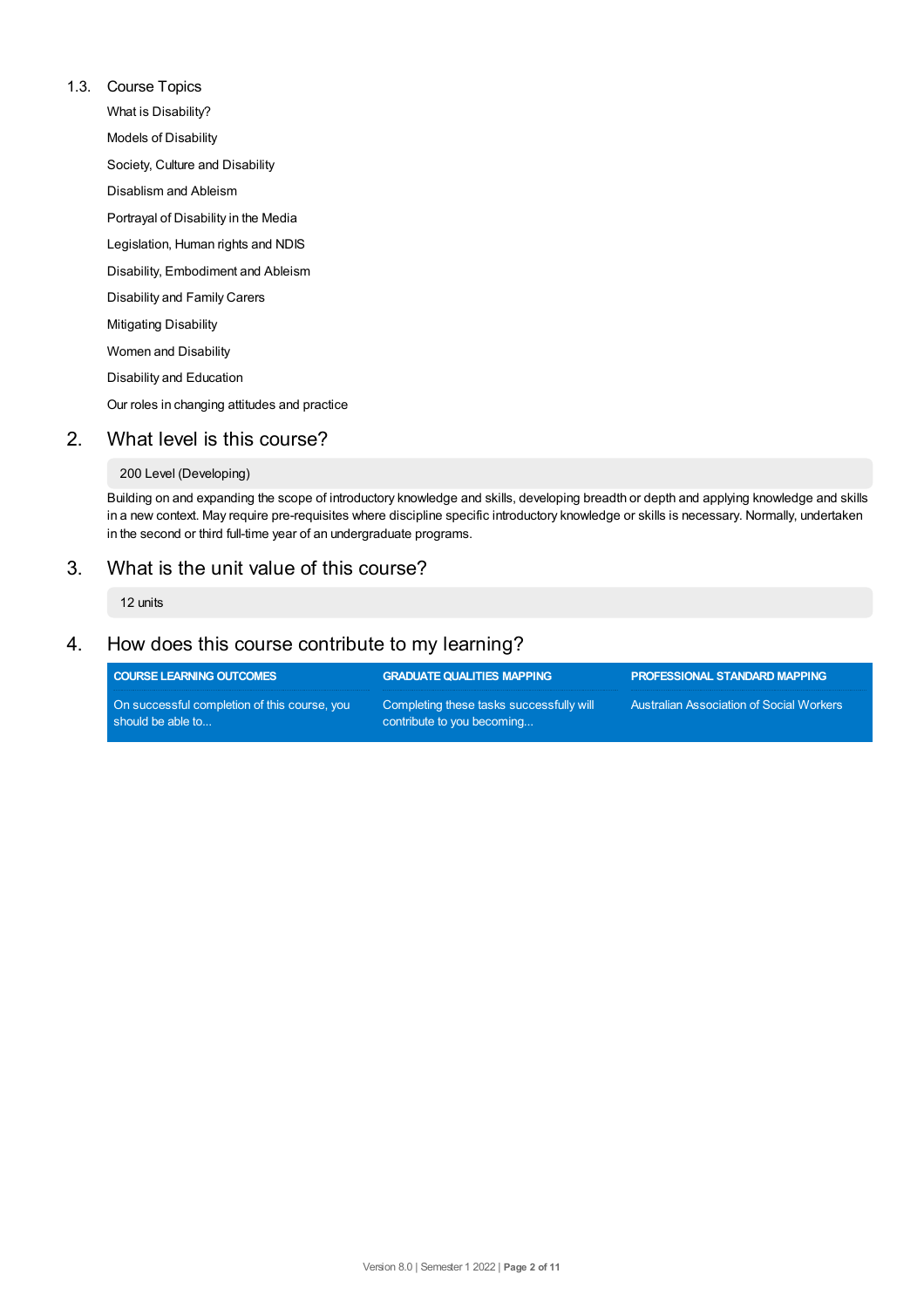| <b>COURSE LEARNING OUTCOMES</b>                                                                                                                                         | <b>GRADUATE QUALITIES MAPPING</b>                                      | <b>PROFESSIONAL STANDARD MAPPING</b>                                                                                                                                                                                                                                                                                                                                                                                                                                                                                                                                                                                                                                                                                                                                                                                                                                                                                                                                                                                                                                                                                                                      |  |
|-------------------------------------------------------------------------------------------------------------------------------------------------------------------------|------------------------------------------------------------------------|-----------------------------------------------------------------------------------------------------------------------------------------------------------------------------------------------------------------------------------------------------------------------------------------------------------------------------------------------------------------------------------------------------------------------------------------------------------------------------------------------------------------------------------------------------------------------------------------------------------------------------------------------------------------------------------------------------------------------------------------------------------------------------------------------------------------------------------------------------------------------------------------------------------------------------------------------------------------------------------------------------------------------------------------------------------------------------------------------------------------------------------------------------------|--|
| On successful completion of this course, you<br>should be able to                                                                                                       | Completing these tasks successfully will<br>contribute to you becoming | <b>Australian Association of Social Workers</b>                                                                                                                                                                                                                                                                                                                                                                                                                                                                                                                                                                                                                                                                                                                                                                                                                                                                                                                                                                                                                                                                                                           |  |
| Have an understanding and explanation<br>$\left  1 \right\rangle$<br>of the historical and philosophical<br>foundations of the concepts and<br>approaches to disability | Creative and critical thinker<br>Ethical                               | 1 - Values and ethics<br>1.1 - Practise in accordance with the<br>AASW Code of Ethics<br>1.2 - Manage ethical dilemmas and issues<br>arising in practice<br>2 - Professionalism<br>2.1 - Represent the social work profession<br>with integrity and professionalism<br>2.2 - Behave in a professional manner and<br>be accountable for all actions and<br>decisions<br>3 - Culturally responsive and inclusive<br>practice<br>3.1 - Work inclusively and respectfully with<br>cultural difference and diversity<br>4 - Knowledge for practice<br>4.1 - Understand higher level systemic<br>influences on people with respect to area<br>of practice<br>4.2 - Understand and articulate social<br>work and other relevant theories and<br>concepts<br>5 - Applying knowledge to practice<br>5.1 - Assess and analyse needs to inform<br>practice<br>5.3 - Use a range of social work methods<br>and techniques appropriate to the area of<br>practice<br>6 - Communication and interpersonal<br>skills<br>6.3 - Work with others in a team<br>environment<br>7 - Information recording and sharing<br>7.1 - Record and manage information<br>appropriately |  |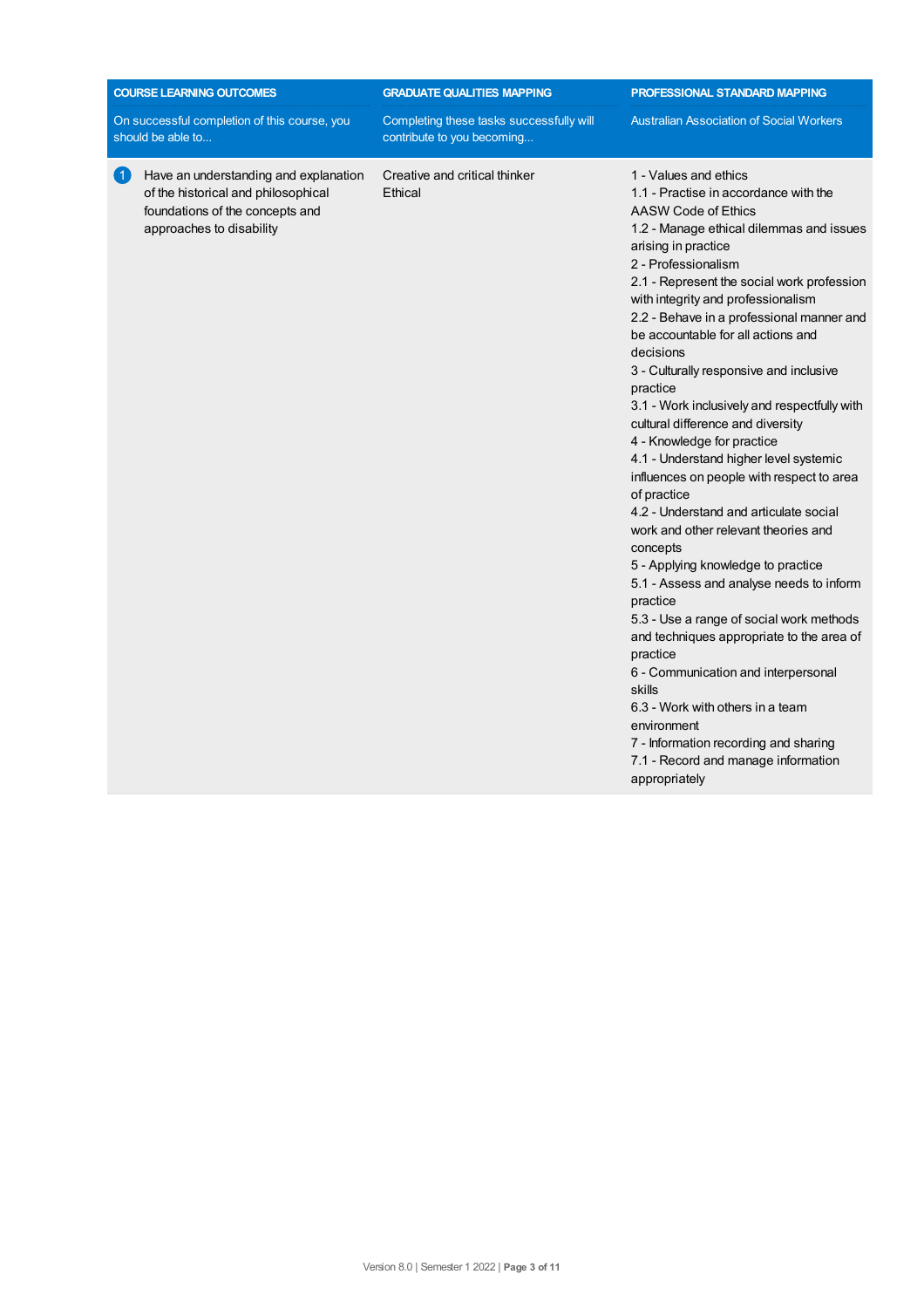| <b>COURSE LEARNING OUTCOMES</b>                                                                                                                                              | <b>GRADUATE QUALITIES MAPPING</b>                                      | <b>PROFESSIONAL STANDARD MAPPING</b>                                                                                                                                                                                                                                                                                                                                                                                                                                                                                                                                                                                                                                                                                                                                                                                                                                                                                                                                                                                                                                          |  |
|------------------------------------------------------------------------------------------------------------------------------------------------------------------------------|------------------------------------------------------------------------|-------------------------------------------------------------------------------------------------------------------------------------------------------------------------------------------------------------------------------------------------------------------------------------------------------------------------------------------------------------------------------------------------------------------------------------------------------------------------------------------------------------------------------------------------------------------------------------------------------------------------------------------------------------------------------------------------------------------------------------------------------------------------------------------------------------------------------------------------------------------------------------------------------------------------------------------------------------------------------------------------------------------------------------------------------------------------------|--|
| On successful completion of this course, you<br>should be able to                                                                                                            | Completing these tasks successfully will<br>contribute to you becoming | <b>Australian Association of Social Workers</b>                                                                                                                                                                                                                                                                                                                                                                                                                                                                                                                                                                                                                                                                                                                                                                                                                                                                                                                                                                                                                               |  |
| An ability to use progressive theories to<br>(2)<br>critique modernist understandings of,<br>interventions applied and their impact on<br>people living with a 'disability'. | Creative and critical thinker<br>Ethical                               | 1 - Values and ethics<br>1.1 - Practise in accordance with the<br>AASW Code of Ethics<br>1.2 - Manage ethical dilemmas and issues<br>arising in practice<br>2 - Professionalism<br>2.1 - Represent the social work profession<br>with integrity and professionalism<br>2.2 - Behave in a professional manner and<br>be accountable for all actions and<br>decisions<br>3 - Culturally responsive and inclusive<br>practice<br>3.1 - Work inclusively and respectfully with<br>cultural difference and diversity<br>4 - Knowledge for practice<br>4.1 - Understand higher level systemic<br>influences on people with respect to area<br>of practice<br>4.4 - Understand and articulate how and<br>when theories, knowledge bases and<br>knowledge sources inform practice<br>5 - Applying knowledge to practice<br>5.1 - Assess and analyse needs to inform<br>practice<br>5.3 - Use a range of social work methods<br>and techniques appropriate to the area of<br>practice<br>7 - Information recording and sharing<br>7.1 - Record and manage information<br>appropriately |  |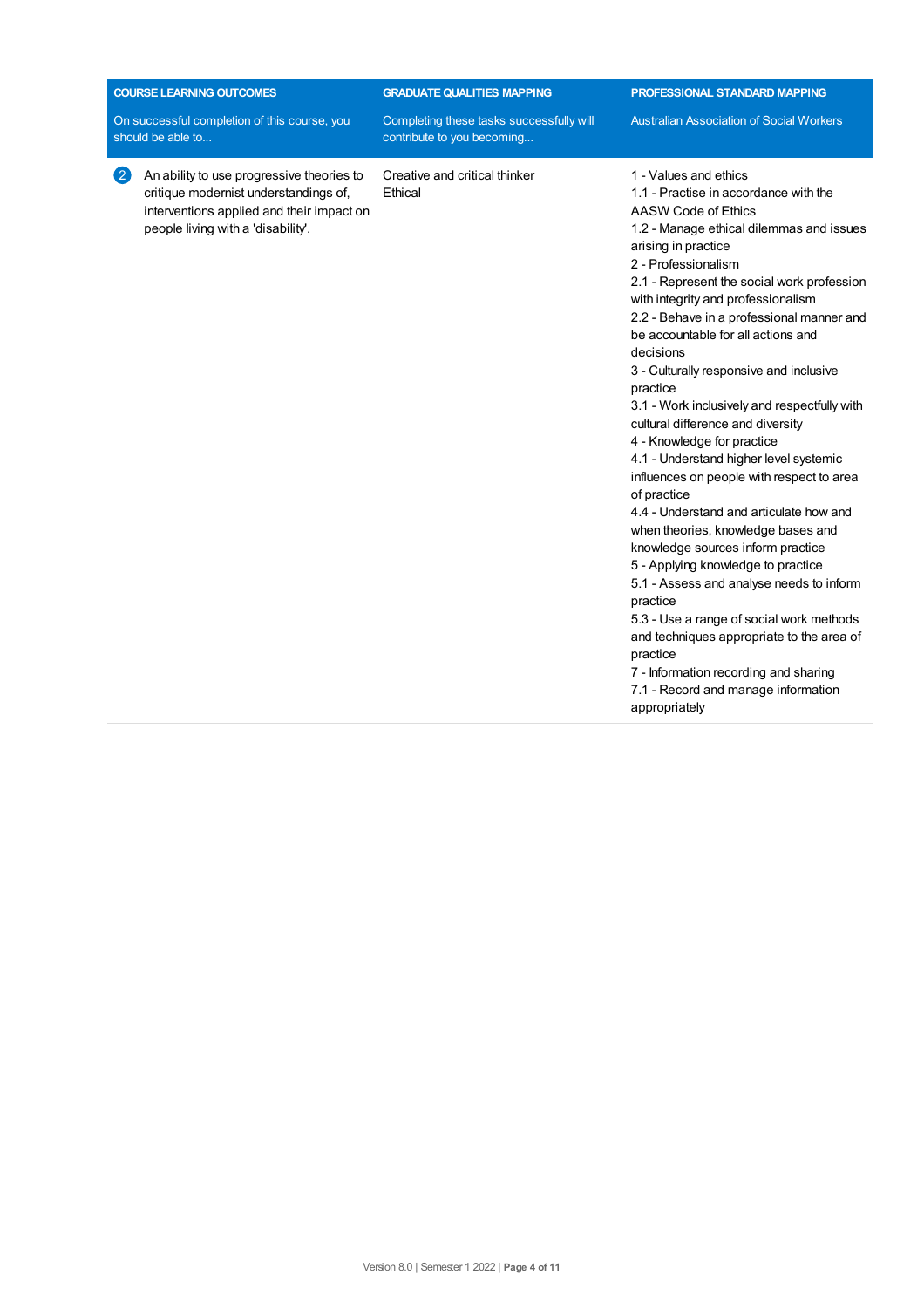| <b>COURSE LEARNING OUTCOMES</b>                                                                                                                                           | <b>GRADUATE QUALITIES MAPPING</b>                                      | <b>PROFESSIONAL STANDARD MAPPING</b>                                                                                                                                                                                                                                                                                                                                                                                                                                                                                                                                                                                                                                                                                                                                                                                                                                                                                                                                                                                                                                          |
|---------------------------------------------------------------------------------------------------------------------------------------------------------------------------|------------------------------------------------------------------------|-------------------------------------------------------------------------------------------------------------------------------------------------------------------------------------------------------------------------------------------------------------------------------------------------------------------------------------------------------------------------------------------------------------------------------------------------------------------------------------------------------------------------------------------------------------------------------------------------------------------------------------------------------------------------------------------------------------------------------------------------------------------------------------------------------------------------------------------------------------------------------------------------------------------------------------------------------------------------------------------------------------------------------------------------------------------------------|
| On successful completion of this course, you<br>should be able to                                                                                                         | Completing these tasks successfully will<br>contribute to you becoming | <b>Australian Association of Social Workers</b>                                                                                                                                                                                                                                                                                                                                                                                                                                                                                                                                                                                                                                                                                                                                                                                                                                                                                                                                                                                                                               |
| $\left( 3\right)$<br>An understanding of the integration of<br>critical theory in understanding and<br>responding to current issues in complex<br>and uncertain contexts. | Creative and critical thinker<br>Ethical                               | 1 - Values and ethics<br>1.1 - Practise in accordance with the<br>AASW Code of Ethics<br>1.2 - Manage ethical dilemmas and issues<br>arising in practice<br>2 - Professionalism<br>2.1 - Represent the social work profession<br>with integrity and professionalism<br>2.2 - Behave in a professional manner and<br>be accountable for all actions and<br>decisions<br>3 - Culturally responsive and inclusive<br>practice<br>3.1 - Work inclusively and respectfully with<br>cultural difference and diversity<br>4 - Knowledge for practice<br>4.1 - Understand higher level systemic<br>influences on people with respect to area<br>of practice<br>4.4 - Understand and articulate how and<br>when theories, knowledge bases and<br>knowledge sources inform practice<br>5 - Applying knowledge to practice<br>5.1 - Assess and analyse needs to inform<br>practice<br>5.3 - Use a range of social work methods<br>and techniques appropriate to the area of<br>practice<br>7 - Information recording and sharing<br>7.1 - Record and manage information<br>appropriately |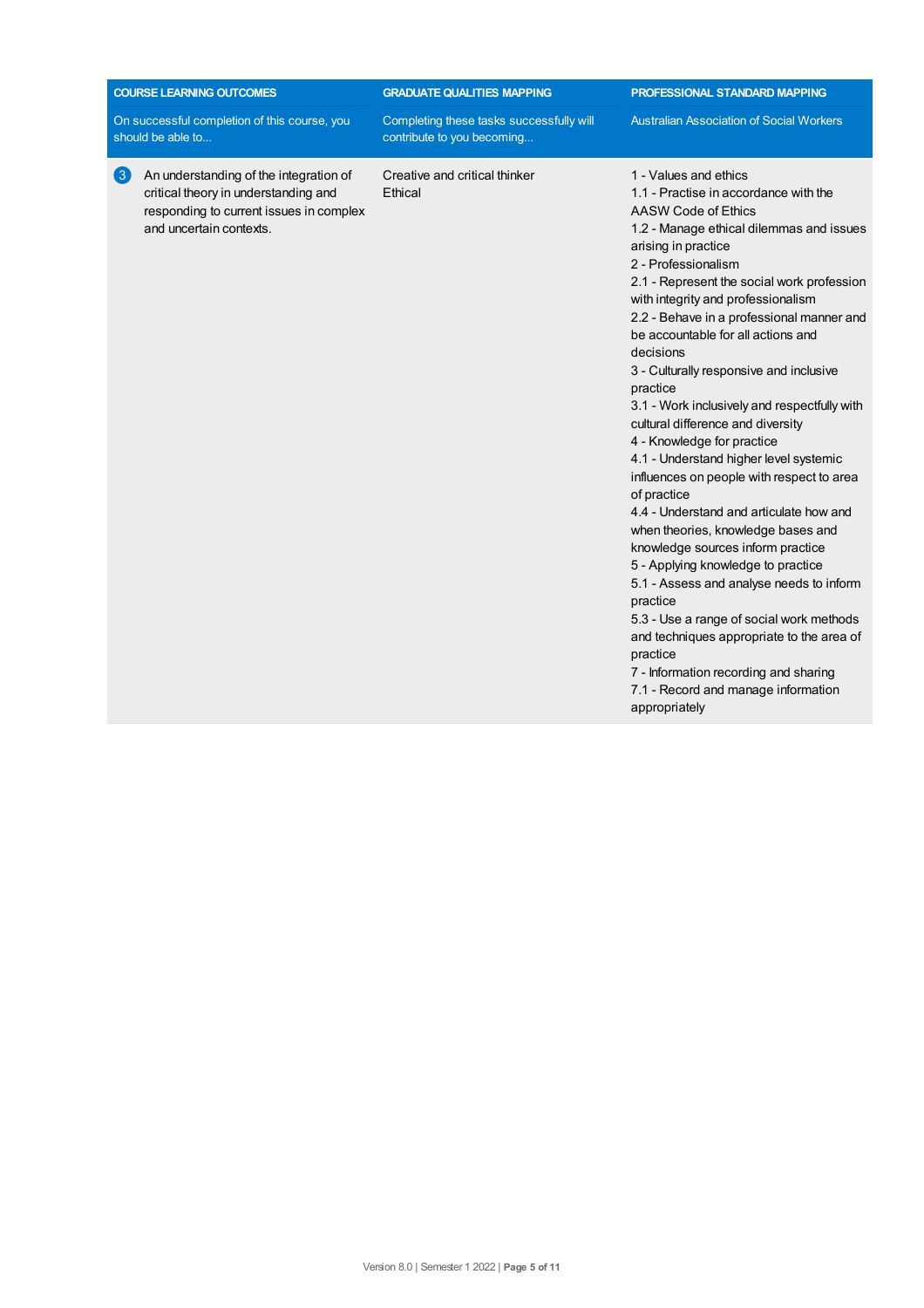|                   | <b>COURSE LEARNING OUTCOMES</b>                                                                                                                                  | <b>GRADUATE QUALITIES MAPPING</b>                                      | PROFESSIONAL STANDARD MAPPING                                                                                                                                                                                                                                                                                                                                                                                                                                                                                                                                                                                                                                                                                                                                                                                                                                                                                                                                                                                                                                                                                                                                                     |
|-------------------|------------------------------------------------------------------------------------------------------------------------------------------------------------------|------------------------------------------------------------------------|-----------------------------------------------------------------------------------------------------------------------------------------------------------------------------------------------------------------------------------------------------------------------------------------------------------------------------------------------------------------------------------------------------------------------------------------------------------------------------------------------------------------------------------------------------------------------------------------------------------------------------------------------------------------------------------------------------------------------------------------------------------------------------------------------------------------------------------------------------------------------------------------------------------------------------------------------------------------------------------------------------------------------------------------------------------------------------------------------------------------------------------------------------------------------------------|
|                   | On successful completion of this course, you<br>should be able to                                                                                                | Completing these tasks successfully will<br>contribute to you becoming | <b>Australian Association of Social Workers</b>                                                                                                                                                                                                                                                                                                                                                                                                                                                                                                                                                                                                                                                                                                                                                                                                                                                                                                                                                                                                                                                                                                                                   |
| $\left( 4\right)$ | Analyse and assess the relationship<br>between individual and collective<br>responses to 'disability' and their<br>implication for practice and service<br>users | Sustainability-focussed                                                | 1 - Values and ethics<br>1.1 - Practise in accordance with the<br>AASW Code of Ethics<br>1.2 - Manage ethical dilemmas and issues<br>arising in practice<br>2 - Professionalism<br>2.1 - Represent the social work profession<br>with integrity and professionalism<br>2.2 - Behave in a professional manner and<br>be accountable for all actions and<br>decisions<br>3 - Culturally responsive and inclusive<br>practice<br>3.1 - Work inclusively and respectfully with<br>cultural difference and diversity<br>4 - Knowledge for practice<br>4.1 - Understand higher level systemic<br>influences on people with respect to area<br>of practice<br>4.4 - Understand and articulate how and<br>when theories, knowledge bases and<br>knowledge sources inform practice<br>5 - Applying knowledge to practice<br>5.1 - Assess and analyse needs to inform<br>practice<br>5.3 - Use a range of social work methods<br>and techniques appropriate to the area of<br>practice<br>6 - Communication and interpersonal<br>skills<br>6.3 - Work with others in a team<br>environment<br>7 - Information recording and sharing<br>7.1 - Record and manage information<br>appropriately |
| $5 \frac{1}{2}$   | Apply interdisciplinary knowledge, skills<br>and values relating to the study of<br>'disability'                                                                 | Empowered                                                              | 2 - Professionalism<br>2.2 - Behave in a professional manner and<br>be accountable for all actions and<br>decisions<br>3 - Culturally responsive and inclusive<br>practice<br>3.1 - Work inclusively and respectfully with<br>cultural difference and diversity<br>4 - Knowledge for practice<br>4.1 - Understand higher level systemic<br>influences on people with respect to area<br>of practice<br>4.4 - Understand and articulate how and<br>when theories, knowledge bases and<br>knowledge sources inform practice<br>6 - Communication and interpersonal<br>skills<br>6.3 - Work with others in a team<br>environment                                                                                                                                                                                                                                                                                                                                                                                                                                                                                                                                                     |

## 5. Am Ieligible to enrol in this course?

Refer to the USC [Glossary](https://www.usc.edu.au/about/policies-and-procedures/glossary-of-terms-for-policy-and-procedures) of terms for definitions of "pre-requisites, co-requisites and anti-requisites".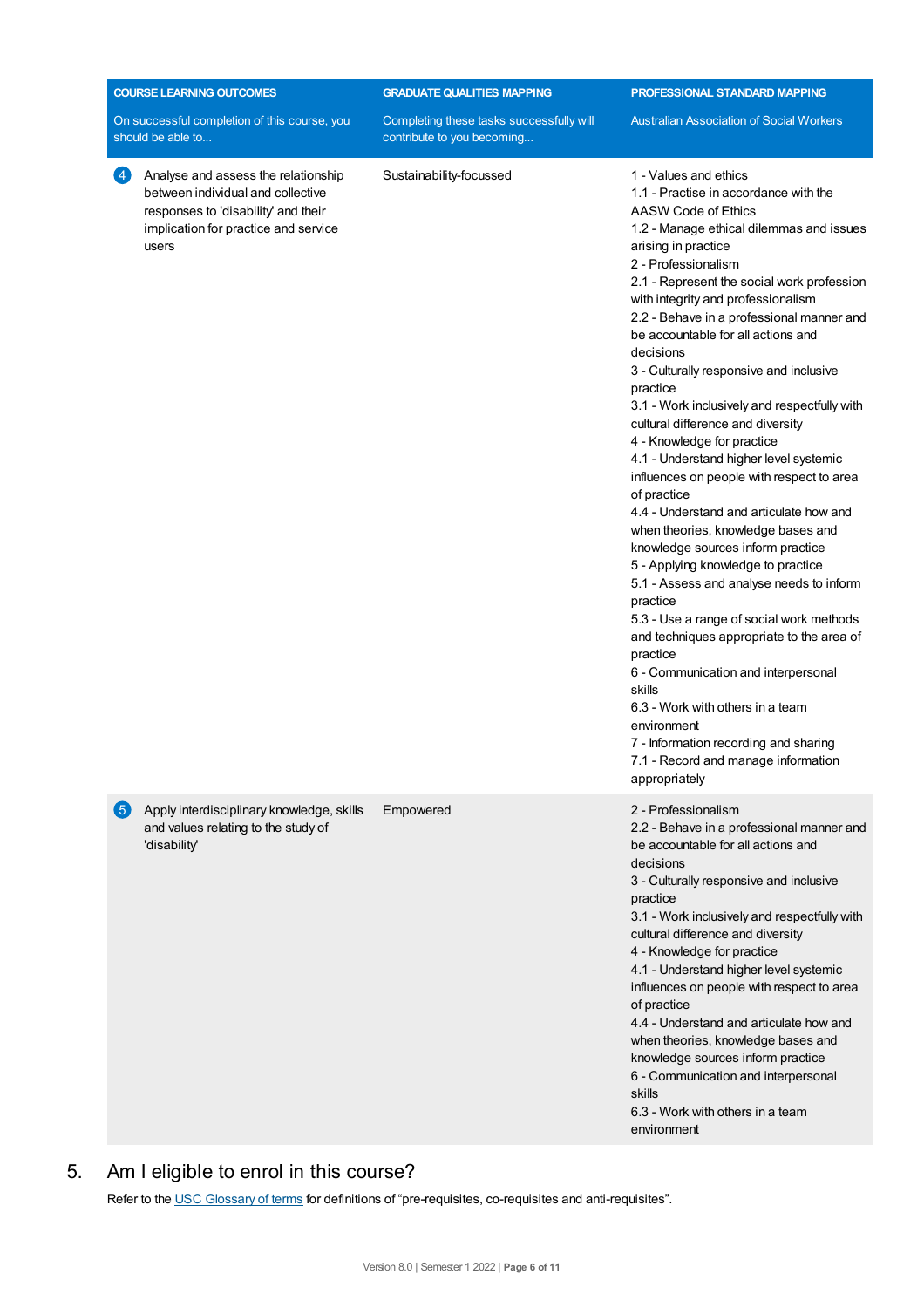#### 5.1. Pre-requisites

Not applicable

5.2. Co-requisites

Not applicable

5.3. Anti-requisites

Not applicable

### 5.4. Specific assumed prior knowledge and skills (where applicable)

Not applicable

## 6. How am Igoing to be assessed?

## 6.1. Grading Scale

Standard Grading (GRD)

High Distinction (HD), Distinction (DN), Credit (CR), Pass (PS), Fail (FL).

#### 6.2. Details of early feedback on progress

General feedback will be given in Tutorial

#### 6.3. Assessment tasks

| <b>DELIVERY</b><br><b>MODE</b> | <b>TASK</b><br>NO. | <b>ASSESSMENT</b><br><b>PRODUCT</b> | <b>INDIVIDUAL</b><br><b>OR GROUP</b> | <b>WEIGHTING</b><br>$\%$ | <b>WHAT IS THE</b><br><b>DURATION/</b><br><b>LENGTH?</b> | <b>WHEN SHOULD I</b><br>SUBMIT? | <b>WHERE SHOULD I</b><br><b>SUBMIT IT?</b>                      |
|--------------------------------|--------------------|-------------------------------------|--------------------------------------|--------------------------|----------------------------------------------------------|---------------------------------|-----------------------------------------------------------------|
| All                            | 1                  | Oral                                | Group                                | 30%                      | Each group<br>will present for<br>8-10 minutes           | Week 5                          | In Class                                                        |
| All                            | 2                  | Essay                               | Individual                           | 40%                      | 2000 words                                               | Week 8                          | <b>Online Assignment</b><br>Submission with<br>plagiarism check |
| All                            | 3                  | Report                              | Individual                           | 30%                      | 1000 words                                               | Week 12                         | <b>Online Assignment</b><br>Submission with<br>plagiarism check |

#### **All - Assessment Task 1:** Group Presentation - Disabling barriers and societal enabling

| <b>GOAL:</b>    | You will present awareness of the disabling barriers that existed and exists in the society and what improvements have<br>been made. You will critically examine such improvements and its implications for people defined as 'disabled'.                                                                                                                                                                                                                                                                                                                                                                                                                                                                                                                                                                                                      |
|-----------------|------------------------------------------------------------------------------------------------------------------------------------------------------------------------------------------------------------------------------------------------------------------------------------------------------------------------------------------------------------------------------------------------------------------------------------------------------------------------------------------------------------------------------------------------------------------------------------------------------------------------------------------------------------------------------------------------------------------------------------------------------------------------------------------------------------------------------------------------|
| <b>PRODUCT:</b> | Oral                                                                                                                                                                                                                                                                                                                                                                                                                                                                                                                                                                                                                                                                                                                                                                                                                                           |
| <b>FORMAT:</b>  | Group presentation<br>From your reading and class dialogue, you will examine some issues around the barriers which prevent full participation of<br>people with disability in society. This assessment requires you to demonstrate an awareness of these issues, consider the<br>various aspects of the issues, and articulate how a key player's activities has promoted awareness of them in the<br>community. Each group will present for 8-10 minutes. Format details will be provided on the course site. This activity<br>provides an opportunity for you to both develop and verify your understanding of the ideas and concepts encountered in<br>your readings on disability<br>You will submit a PowerPoint in class inclusive of a reference list. All group member names will be included. Please use<br>APA style of referencing. |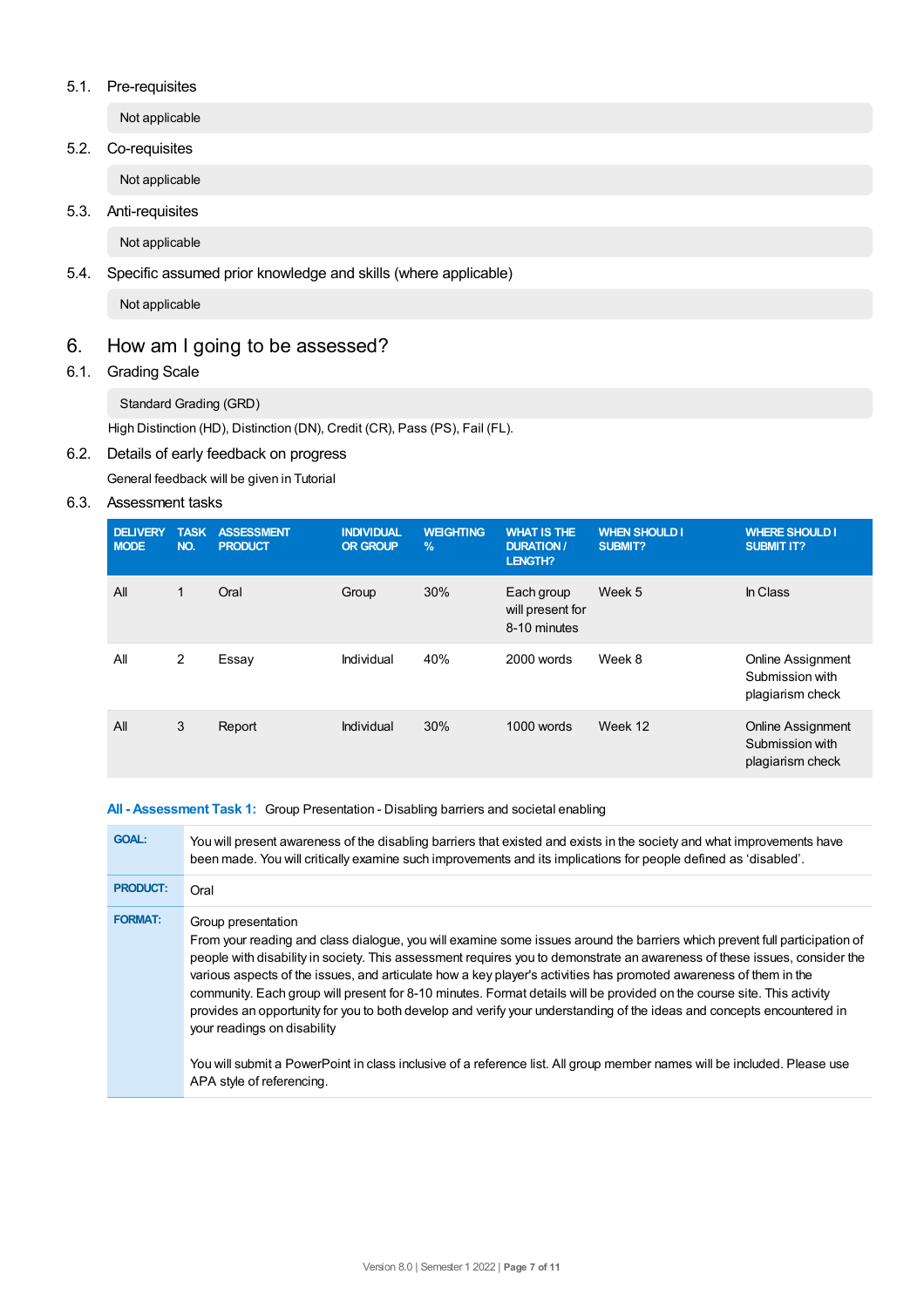| <b>CRITERIA:</b> | No. |                                                                                                                                                                                                                             | <b>Learning Outcome</b><br>assessed |
|------------------|-----|-----------------------------------------------------------------------------------------------------------------------------------------------------------------------------------------------------------------------------|-------------------------------------|
|                  |     | The ability to critically analyse the barriers which prevent people with disabilities from fully<br>participating in society                                                                                                | $\bigoplus$                         |
|                  | 2   | Ability to articulate the main (key) players, whose work/activities promoted the awareness<br>of these issues. What contribution did the person(s) make to rethinking/critiquing<br>understanding of disability in society? | 034                                 |
|                  | 3   | The ability to articulate your own understanding and stance on the issue                                                                                                                                                    | 0234                                |
|                  | 4   | Clear evidence of careful reading in the planning, preparation and writing and presenting                                                                                                                                   | $\overline{4}$                      |
|                  |     |                                                                                                                                                                                                                             |                                     |

## **All - Assessment Task 2:** Critical Essay

| <b>GOAL:</b>     | An essay that provides a comparative analysis of different theoretical approaches to disablement and discusses the<br>deficits and merits of each approach and implications for practice, social policy and cultural understandings of 'disability'. |                                                                                                                                                                                                                   |                                     |  |
|------------------|------------------------------------------------------------------------------------------------------------------------------------------------------------------------------------------------------------------------------------------------------|-------------------------------------------------------------------------------------------------------------------------------------------------------------------------------------------------------------------|-------------------------------------|--|
| <b>PRODUCT:</b>  |                                                                                                                                                                                                                                                      | Essay                                                                                                                                                                                                             |                                     |  |
| <b>FORMAT:</b>   | Individual Assessment                                                                                                                                                                                                                                |                                                                                                                                                                                                                   |                                     |  |
|                  |                                                                                                                                                                                                                                                      | The essay must be written using appropriate academic language and formatting and must include references and a<br>bibliography. The referencing style used should be APA.                                         |                                     |  |
| <b>CRITERIA:</b> | No.                                                                                                                                                                                                                                                  |                                                                                                                                                                                                                   | <b>Learning Outcome</b><br>assessed |  |
|                  |                                                                                                                                                                                                                                                      | Content should be relevant, detailed and critical, recognising conflicting theories and<br>explanations                                                                                                           | 024                                 |  |
|                  | 2                                                                                                                                                                                                                                                    | Demonstrate an understanding of the implications theoretical formulations have on people<br>with disability, the basis of service provision and social policy and legal frameworks                                | 02345                               |  |
|                  | 3                                                                                                                                                                                                                                                    | The essay should demonstrate originality and independence of thought. The piece should<br>present a logical and consistent argument, adequately supported through discussion and<br>use of minimum 10 references. | 24                                  |  |
|                  | 4                                                                                                                                                                                                                                                    | Be reflective of own future professional practice                                                                                                                                                                 |                                     |  |
|                  |                                                                                                                                                                                                                                                      |                                                                                                                                                                                                                   |                                     |  |

#### **All - Assessment Task 3:** Report

| <b>GOAL:</b>    | For you to develop an understanding of how Legislation and policy regarding disability have (or not) improved the inclusion<br>and participation in society for people with disabilities. |
|-----------------|-------------------------------------------------------------------------------------------------------------------------------------------------------------------------------------------|
| <b>PRODUCT:</b> | Report                                                                                                                                                                                    |
| <b>FORMAT:</b>  | You will examine the Disability Legislation and policy initiatives and assess their effectiveness in overcoming barriers to<br>full participation for people with disabilities.           |
|                 | You will choose a short case study on this assessment to aid application (i.e. the use of knowledge and understanding in<br>response to a given situation or circumstance).               |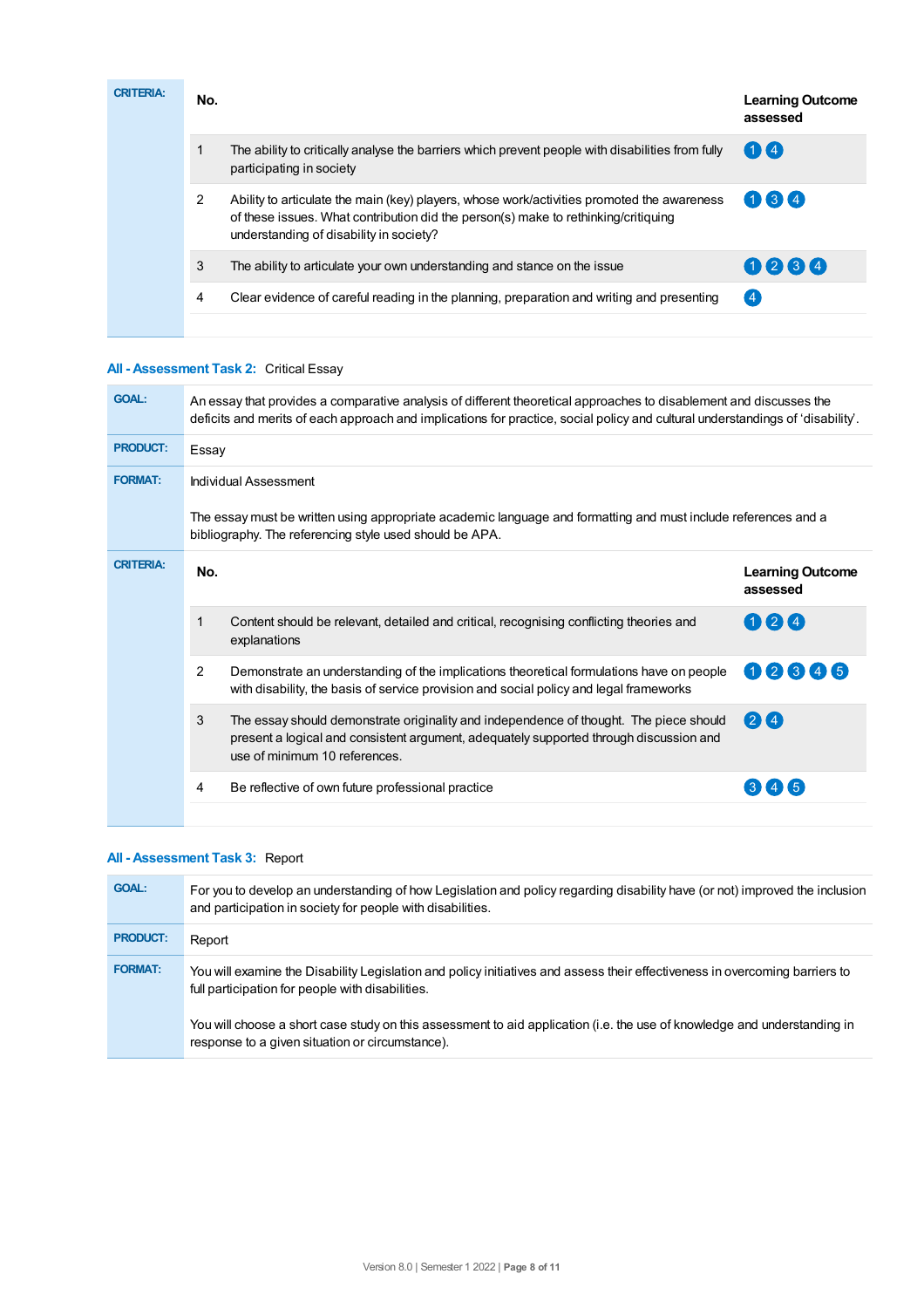| <b>CRITERIA:</b> | No. |                                                                                                                 | <b>Learning Outcome</b><br>assessed |
|------------------|-----|-----------------------------------------------------------------------------------------------------------------|-------------------------------------|
|                  |     | Identify relevant legislation and policies relating to Persons with Disabilities                                | 26                                  |
|                  | 2   | Evaluate the impact and application of such legislation and policy.                                             | 345                                 |
|                  | 3   | Articulate an understanding of your developing professional self with regards to legislation<br>and disability. | $\sqrt{5}$                          |
|                  | 4   | Provide appropriate referencing and presentation                                                                |                                     |
|                  |     |                                                                                                                 |                                     |

## 7. Directed study hours

A 12-unit course will have total of 150 learning hours which will include directed study hours (including online if required), self-directed learning and completion of assessable tasks. Directed study hours may vary by location. Student workload is calculated at 12.5 learning hours per one unit.

#### 7.1. Schedule

| PERIOD AND TOPIC | <b>ACTIVITIES</b> |
|------------------|-------------------|
| n/a              | n/a               |

## 8. What resources do I need to undertake this course?

Please note: Course information, including specific information of recommended readings, learning activities, resources, weekly readings, etc. are available on the course Canvas site– Please log in as soon as possible.

#### 8.1. Prescribed text(s) or course reader

There are no required/recommended resources for this course.

#### 8.2. Specific requirements

The course reader is available as an eBook.

## 9. How are risks managed in this course?

Health and safety risks for this course have been assessed as low. It is your responsibility to review course material, search online, discuss with lecturers and peers and understand the health and safety risks associated with your specific course of study and to familiarise yourself with the University's general health and safety principles by reviewing the online [induction](https://online.usc.edu.au/webapps/blackboard/content/listContentEditable.jsp?content_id=_632657_1&course_id=_14432_1) training for students, and following the instructions of the University staff.

## 10. What administrative information is relevant to this course?

#### 10.1. Assessment: Academic Integrity

Academic integrity is the ethical standard of university participation. It ensures that students graduate as a result of proving they are competent in their discipline. This is integral in maintaining the value of academic qualifications. Each industry has expectations and standards of the skills and knowledge within that discipline and these are reflected in assessment.

Academic integrity means that you do not engage in any activity that is considered to be academic fraud; including plagiarism, collusion or outsourcing any part of any assessment item to any other person. You are expected to be honest and ethical by completing all work yourself and indicating in your work which ideas and information were developed by you and which were taken from others. You cannot provide your assessment work to others.You are also expected to provide evidence of wide and critical reading, usually by using appropriate academic references.

In order to minimise incidents of academic fraud, this course may require that some of its assessment tasks, when submitted to Canvas, are electronically checked through Turnitin. This software allows for text comparisons to be made between your submitted assessment item and all other work to which Turnitin has access.

#### 10.2. Assessment: Additional Requirements

Your eligibility for supplementary assessment in a course is dependent of the following conditions applying:

The final mark is in the percentage range 47% to 49.4% The course is graded using the Standard Grading scale You have not failed an assessment task in the course due to academic misconduct.